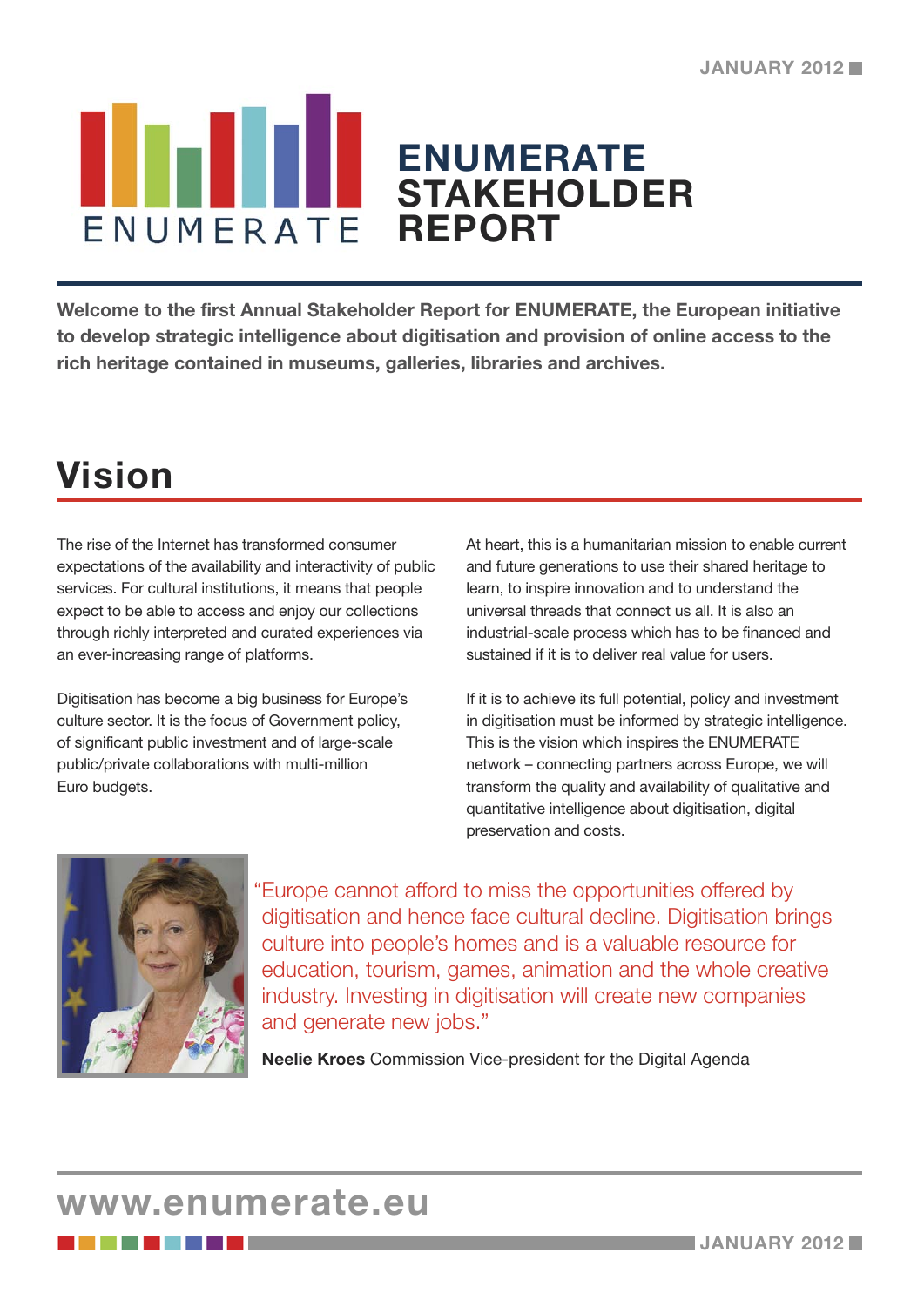# **Achievements**

ENUMERATE is a network of partner organisations across Europe working together with the support of the European Commission. In the first year since we formed, we have:

- **EVOLUAN** Evolved the existing NUMERIC community and the Statistics Special Interest Group (SIG-STATS) into a network of **more than 40 partners and national coordinators** in every European member state
- Secured **investment of** €**321,000** over 3 years from  $\mathcal{L}_{\mathcal{A}}$ the European Commission to support the work of the ENUMERATE network
- **Created a compelling ENUMERATE identity and engaged with the cultural community** through a range of communications channels
- **Tale** Designed an intellectual framework and research methodology to enable us to **capture data and evidence** from a wide range of sources and partners throughout Europe
- **Delivered an online data gathering platform** to support our intelligence-gathering activity
- Implemented a phase 1 **core survey** to provide a  $\overline{\mathcal{L}}$ comprehensive baseline of evidence
- **Appointed a commercial Data Partner** to support the analysis and capture of statistical intelligence

### **Objectives**

**"The objective of the ENUMERATE Thematic Network is to build towards the Digital Agenda 2020, by achieving a lasting transformation in the availability, quality, accuracy and relevance of statistical data about digitization, digital preservation and online access to cultural heritage in order to support and drive strategic decision-making at European, National and Institutional level."**

Our long-term aim is to develop ENUMERATE into a self-sustaining service based on providing strategic intelligence about digitisation, costs and digital preservation to a range of key stakeholders including:

- The European Commission L.
- Member State Governments and Agencies
- Individual cultural service providers
- **Commercial service providers**

By transforming the quality and availability of this intelligence, we aim to support the European Commission's aim to accelerate the rate of digitisation at European, Member State and local/institutional levels.

#### **ENUMERATE** Thematic Network





**WWW.ENUMERATE.EU**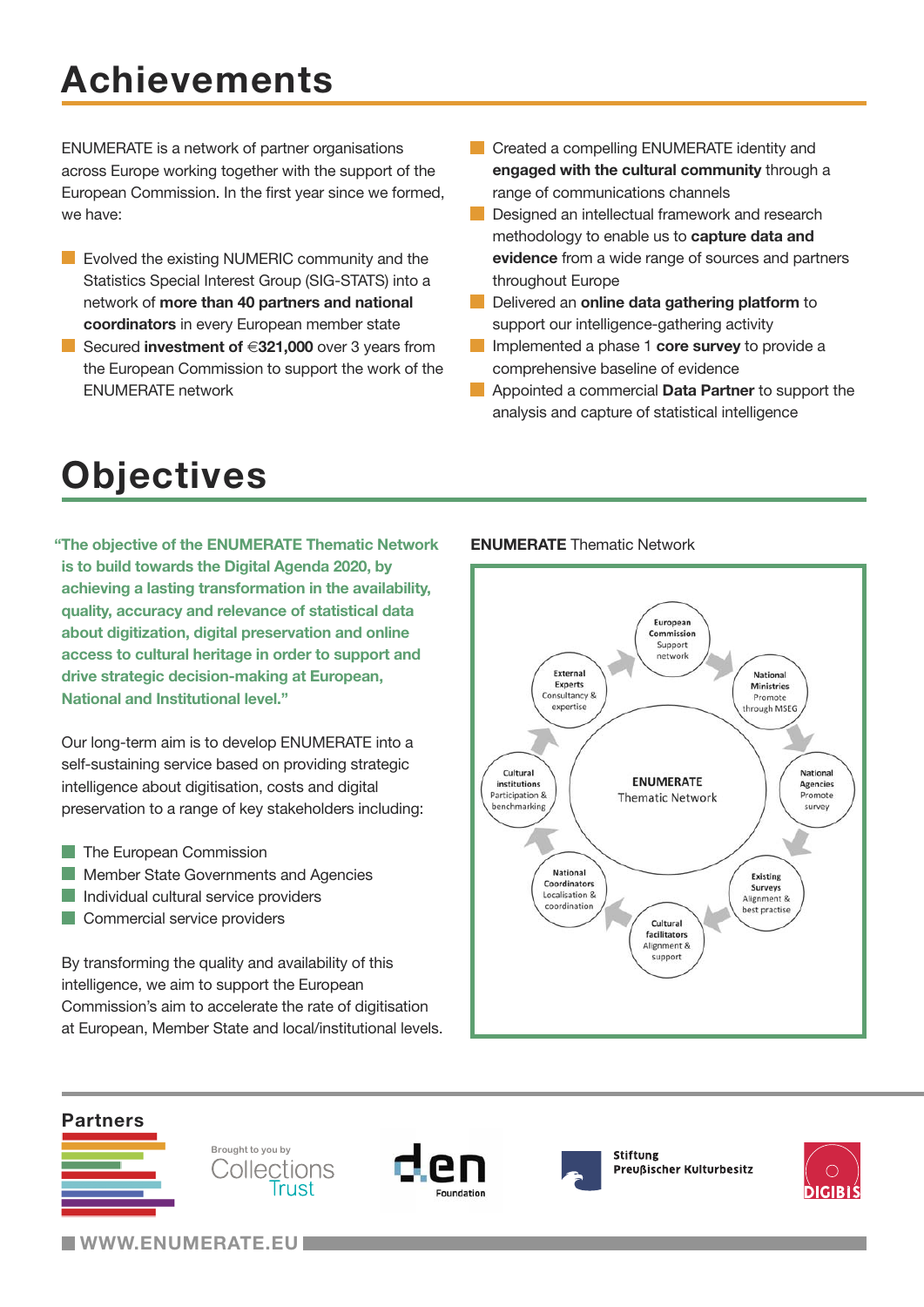# **Strategic Intelligence**

ENUMERATE builds on a number of European research programmes to provide vital qualitative and quantitative information in the following areas:

- $\blacksquare$  The composition of cultural heritage collections in Europe
- $\blacksquare$  The extent of existing digitisation activity
- **Acquisition and management of** born-digital material
- **Access to and use of digital content**
- **National and institutional strategies for** digitisation and digital preservation
- **Expenditure and economic impact of** digitisation activity
- **Planned future activity**

Through ENUMERATE, we will make a significant contribution to the formation of policy in Digitisation, Digital Preservation and online access to digital cultural heritage in Europe.

## **A European Network**

ENUMERATE has created a network of partners, stakeholders and national coordinators across the EU. The network is overseen by a Core Group, which includes:

- Collections Trust, UK (project coordinator);
- Digitaal Erfgoed Nederland (DEN), Netherlands;
- Stiftung Preußischer Kulturbesitz, Germany; Digibís, Spain;
- 
- **FARO Vlaams Steunpunt voor Cultureel** Erfgoed, Belgium;
- **Ministère de la Culture et de la** Communication, France;

a da kasa

- **DE Österreichische Nationalbibliothek, Austria:**
- Narodna in univerzitetna kniižnica (National and University Library), Slovenia;
- **Országos Széchényi Könyvtár (OSZK; National** Széchényi Library), Hungary;
- $\blacksquare$  The European Library (hosted by the Koninklijke Bibliotheek, Netherlands)

The ENUMERATE Core Group works with a range of partners including Europeana (http://www.europeana.eu) and the European Commission's *Member States Expert Group for Digitisation & Digital Preservation*.

The ENUMERATE network includes National Coordinators from more than 30 EU Member States. The National Coordinators are responsible for encouraging participation by their national community by raising awareness about ENUMERATE.

The ENUMERATE Advisory Group brings together experts in the field to provide strategic viewpoints on the development of ENUMERATE. The Advisory Group members are:

- Guy Frank, Ministry of Culture, Accounts and Cultural Statistics Department, Luxembourg
- **Jos de Haan, The Netherlands Institute for Social** Research, Netherlands
- **Zinaida Manžuch, LIS Institute, Faculty of** Communication, Vilnius University, Lithuania

ENUMERATE is committed to working with other European information-gathering initiatives and programmes, such as EUROSTAT/ESS-NET and EGMUS.